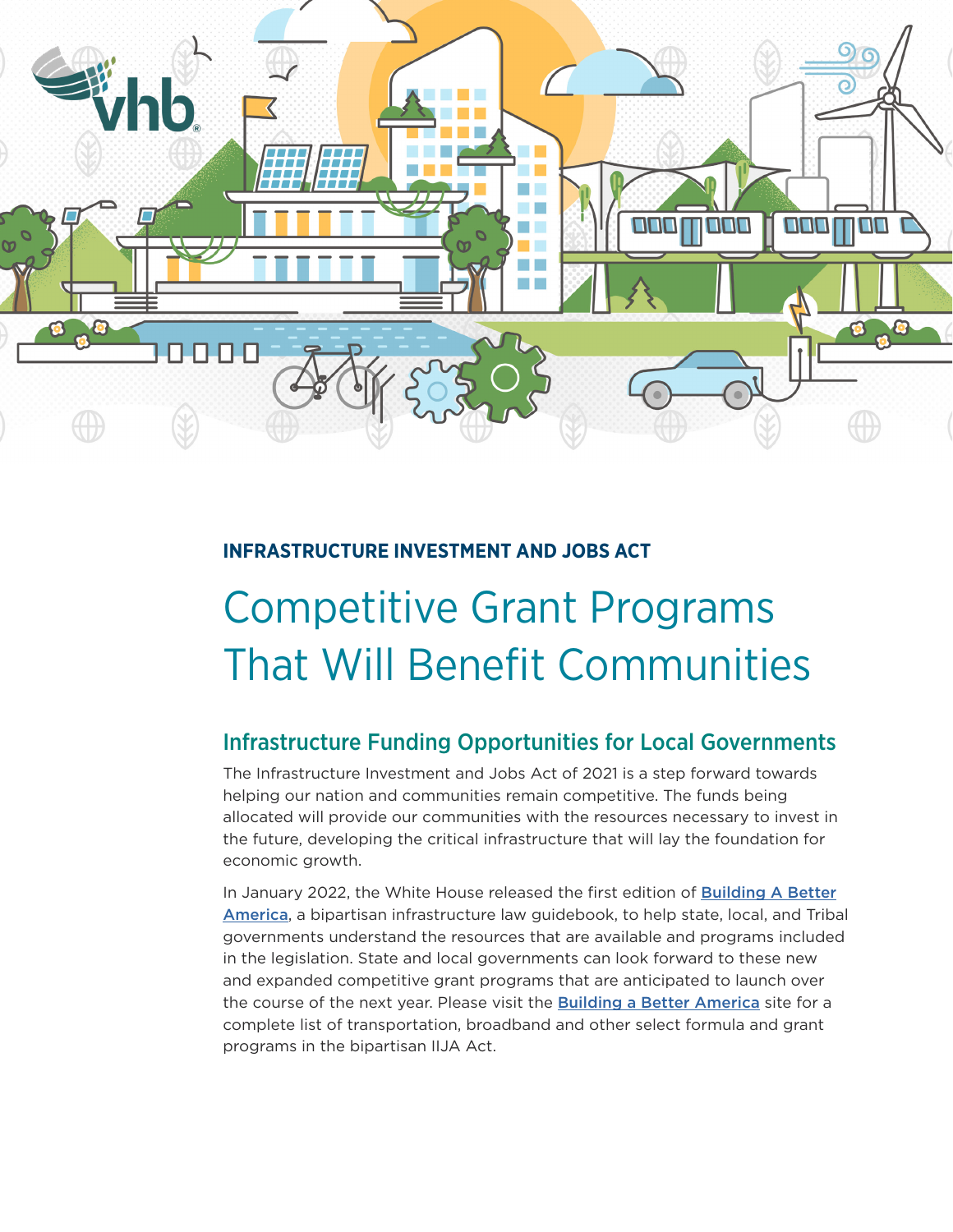



# [Transportation Grants](https://www.transportation.gov/grants)

#### **[Rebuilding American Infrastructure Sustainably and Equitably Grants \(RAISE\)](https://urldefense.com/v3/__https:/www.transportation.gov/RAISEgrants__;!!Bg5easoyC-OII2vlEqY8mTBrtW-N4OJKAQ!Zy9xzVutz01Y5GYONIkAlSFiDt5MNBE_19q-0D5gMB7PVfAp0phcpXfzKfW9PJaxqRQiKvA$)**

a a s

- » Department of Transportation (DOT) discretionary grant program.
- » Funding: \$7.5 billion for road, rail, transit, and other surface transportation of local and/or regional significance. FY2022 \$1.5 billion.
- » Projects will be evaluated for safety, environmental sustainability, quality of life, economic competitiveness and opportunity, state of good repair, partnership, innovation, mobility, and community connectivity. The DOT will assess projects for universal design and accessibility and consider how proposals increase mobility for freight and supply chain efficiency.

#### **Application deadline: April 14, 2022.**

#### **[Port Infrastructure Development Program Grants \(PIDP\)](https://urldefense.com/v3/__https:/www.maritime.dot.gov/PIDPgrants__;!!Bg5easoyC-OII2vlEqY8mTBrtW-N4OJKAQ!Zy9xzVutz01Y5GYONIkAlSFiDt5MNBE_19q-0D5gMB7PVfAp0phcpXfzKfW9PJax60HIhno$)**

- » DOT discretionary grant program administered by the U.S. Maritime Administration.
- » Funding: \$2 billion for projects that improve the safety, efficiency, or reliability of the movement of goods into, out of, around, or within a port to help alleviate supply chain bottlenecks, ensure long-term competitiveness, resilience, and sustainability while reducing impacts to the environment and neighboring communities. FY2022 \$450 million.
- » The program was expanded to include port electrification projects, idling reduction solutions, equipment charging infrastructure and worker training initiatives.

**Application deadline: May 16, 2022.**

#### **[Safe Streets and Roads for All](https://www.transportation.gov/grants/SS4A)**

- » New DOT discretionary grant program.
- » Funding: \$5 billion for local governments to support their efforts to advance "vision zero" plans and other complete street improvements to reduce crashes and fatalities, especially for cyclists and pedestrians.

#### **Application deadline: September 15, 2022.**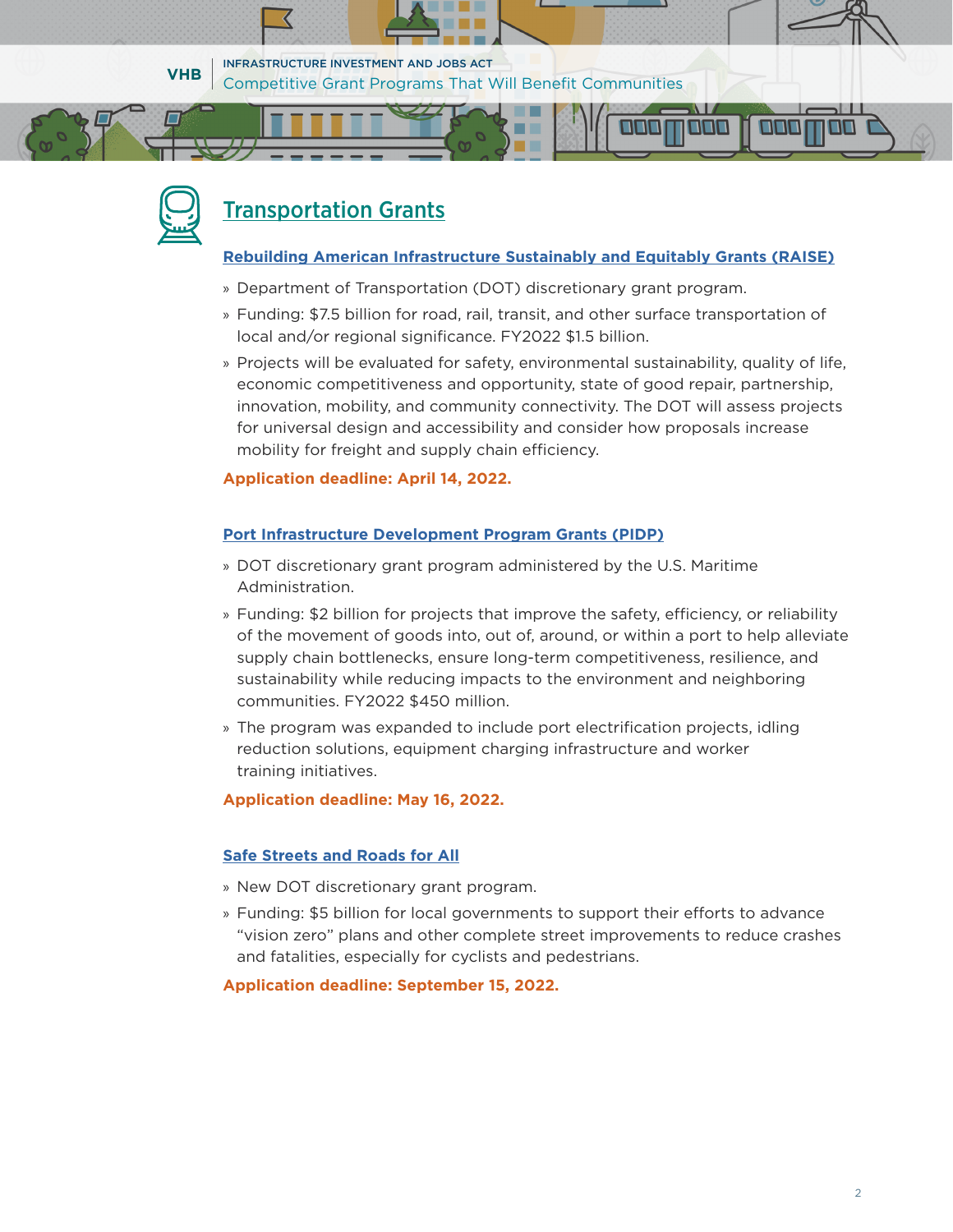

#### **[Multimodal Project Discretionary Grant Opportunity \(MPDG\)](https://nam04.safelinks.protection.outlook.com/?url=https%3A%2F%2Fwww.transportation.gov%2Fgrants%2Fmpdg-announcement&data=04%7C01%7Ccedwards%40VHB.com%7C5ae58cf80641438d3a3908da0e639dc8%7C365c5e99f68f4beb89d9abecb41b1a1b%7C0%7C0%7C637838118248957039%7CUnknown%7CTWFpbGZsb3d8eyJWIjoiMC4wLjAwMDAiLCJQIjoiV2luMzIiLCJBTiI6Ik1haWwiLCJXVCI6Mn0%3D%7C3000&sdata=F7LzXsAFrCWwSpr9XnE%2BvYuXkR4cdaSrUkKQyzLzqvM%3D&reserved=0)**

- » DOT discretionary grant program.
- » **Three major discretionary grant programs have been combined into one Multimodal Project Discretionary Grant Opportunity.**
- » Funding: FY2022 \$2.9 billion for the [National Infrastructure Project Assistance](https://nam04.safelinks.protection.outlook.com/?url=https%3A%2F%2Fwww.transportation.gov%2Fgrants%2Fmega-grant-program&data=04%7C01%7Ccedwards%40VHB.com%7C5ae58cf80641438d3a3908da0e639dc8%7C365c5e99f68f4beb89d9abecb41b1a1b%7C0%7C0%7C637838118248957039%7CUnknown%7CTWFpbGZsb3d8eyJWIjoiMC4wLjAwMDAiLCJQIjoiV2luMzIiLCJBTiI6Ik1haWwiLCJXVCI6Mn0%3D%7C3000&sdata=I%2FXTI5cOjDy%2BbRrRbJqfyj44c1iQChPhmunsNXA47No%3D&reserved=0)  [grants program \(Mega\)](https://nam04.safelinks.protection.outlook.com/?url=https%3A%2F%2Fwww.transportation.gov%2Fgrants%2Fmega-grant-program&data=04%7C01%7Ccedwards%40VHB.com%7C5ae58cf80641438d3a3908da0e639dc8%7C365c5e99f68f4beb89d9abecb41b1a1b%7C0%7C0%7C637838118248957039%7CUnknown%7CTWFpbGZsb3d8eyJWIjoiMC4wLjAwMDAiLCJQIjoiV2luMzIiLCJBTiI6Ik1haWwiLCJXVCI6Mn0%3D%7C3000&sdata=I%2FXTI5cOjDy%2BbRrRbJqfyj44c1iQChPhmunsNXA47No%3D&reserved=0), the [Nationally Significant Multimodal Freight](https://nam04.safelinks.protection.outlook.com/?url=https%3A%2F%2Fwww.transportation.gov%2Fgrants%2Finfra-grants-program&data=04%7C01%7Ccedwards%40VHB.com%7C5ae58cf80641438d3a3908da0e639dc8%7C365c5e99f68f4beb89d9abecb41b1a1b%7C0%7C0%7C637838118248957039%7CUnknown%7CTWFpbGZsb3d8eyJWIjoiMC4wLjAwMDAiLCJQIjoiV2luMzIiLCJBTiI6Ik1haWwiLCJXVCI6Mn0%3D%7C3000&sdata=KU6sTh9BcUfPUrQ%2FON6CVT3ny1lt2lpPTBFnnvzfnms%3D&reserved=0)  [and Highways Projects grants program \(INFRA\)](https://nam04.safelinks.protection.outlook.com/?url=https%3A%2F%2Fwww.transportation.gov%2Fgrants%2Finfra-grants-program&data=04%7C01%7Ccedwards%40VHB.com%7C5ae58cf80641438d3a3908da0e639dc8%7C365c5e99f68f4beb89d9abecb41b1a1b%7C0%7C0%7C637838118248957039%7CUnknown%7CTWFpbGZsb3d8eyJWIjoiMC4wLjAwMDAiLCJQIjoiV2luMzIiLCJBTiI6Ik1haWwiLCJXVCI6Mn0%3D%7C3000&sdata=KU6sTh9BcUfPUrQ%2FON6CVT3ny1lt2lpPTBFnnvzfnms%3D&reserved=0), and the Rural Surface [Transportation Grant program \(Rural\)](https://nam04.safelinks.protection.outlook.com/?url=https%3A%2F%2Fwww.transportation.gov%2Fgrants%2Frural-surface-transportation-grant&data=04%7C01%7Ccedwards%40VHB.com%7C5ae58cf80641438d3a3908da0e639dc8%7C365c5e99f68f4beb89d9abecb41b1a1b%7C0%7C0%7C637838118248957039%7CUnknown%7CTWFpbGZsb3d8eyJWIjoiMC4wLjAwMDAiLCJQIjoiV2luMzIiLCJBTiI6Ik1haWwiLCJXVCI6Mn0%3D%7C3000&sdata=kBHYxSfZrMoHvaFevkLVz0ERf7KHtKqmwuJzOSVVw0A%3D&reserved=0). FY2022 \$1 billion Mega; \$1.64 billion INFRA; \$300 million Rural.
- » Mega, INFRA, and Rural funding opportunities will be awarded on a competitive basis for surface transportation infrastructure projects, including highway and bridge, intercity passenger rail, railway-highway grade crossing or separation, wildlife crossing, public transportation, marine highway, freight projects, groups of projects with significant national or regional impact, or to improve and expand infrastructure in rural areas to increase connectivity, improve safety, and generate regional economic growth.

#### **Application deadline: May 23, 2022.**

#### **[Low-No Program and Grants for Buses and Bus Facilities Program](https://www.transit.dot.gov/notices-funding/low-or-no-emission-and-grants-buses-and-bus-facilities-competitive-programs-fy2022)**

- » DOT discretionary grant program.
- » Funding: FY2022 \$1.1 billion under the Low-No Program and approximately \$372 million under the Grants for Buses and Bus Facilities Program.
- » The Low-No Program provides funding to state and local governmental authorities for the purchase or lease of zero-emission and low-emission transit buses, including acquisition, construction, and leasing of required supporting facilities.
- » The Buses and Bus Facilities Program is to assist in the financing of buses and bus facilities capital projects, including replacing, rehabilitating, purchasing, or leasing buses or related equipment, and rehabilitating, purchasing, constructing, or leasing bus-related facilities.

#### **Application deadline: May 31, 2022.**

#### **Charging and Fueling Infrastructure Grants**

- » New DOT discretionary grant program.
- » Funding: \$2.5 billion for the strategic deployment of publicly accessible electric vehicle charging infrastructure, as well as hydrogen, propane, and natural gas fueling infrastructure, along designated alternative fuel corridors and in communities.

#### **The DOT has issued an [RFI](https://urldefense.com/v3/__https:/www.federalregister.gov/documents/2021/12/01/2021-26145/infrastructure-and-investment-jobs-act-request-for-information__;!!Bg5easoyC-OII2vlEqY8mTBrtW-N4OJKAQ!Zy9xzVutz01Y5GYONIkAlSFiDt5MNBE_19q-0D5gMB7PVfAp0phcpXfzKfW9PJaxIvHbTVs$) and is seeking comments on the program.**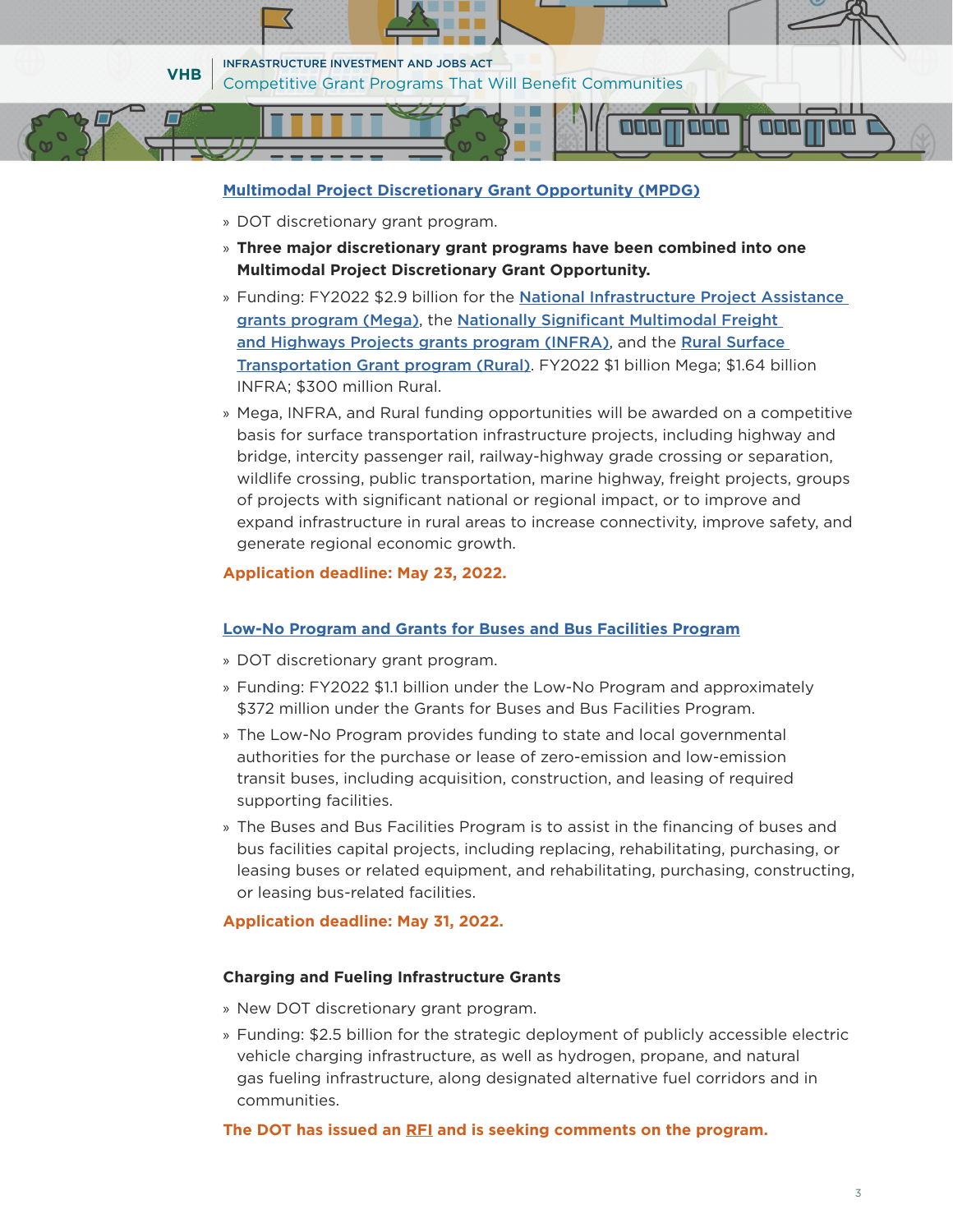

#### **Clean School Bus Program**

- » New Environmental Protection Agency (EPA) discretionary grant program.
- » Funding: \$5 billion to replace existing school buses with low- or zero-emission school buses.

**Applications will be made available at the [United States Environmental](https://www.epa.gov/cleanschoolbus) [Protection Agency](https://www.epa.gov/cleanschoolbus) in the second quarter of 2022.** 

#### **Reconnecting Communities**

- » New DOT discretionary grant program.
- » Funding: \$1 billion to reconnect communities divided by transportation infrastructure, particularly historically disadvantaged communities that were nearly destroyed or cut in half by a highway. The funds can be used by state, local, metropolitan planning organizations, and tribal governments for planning, design, demolition, and reconstruction of street grids, parks, or other infrastructure to address these legacy impacts.

**Funding opportunities will be released in the Summer 2022.**

# Climate | Energy | Environment Grants

#### **[Brownfields Remediation Program](https://urldefense.com/v3/__https:/www.epa.gov/brownfields__;!!Bg5easoyC-OII2vlEqY8mTBrtW-N4OJKAQ!Zy9xzVutz01Y5GYONIkAlSFiDt5MNBE_19q-0D5gMB7PVfAp0phcpXfzKfW9PJaxtyKd-Ps$)**

- » Environmental Protection Agency (EPA) grant program.
- » Funding: \$1.2 billion for communities to assess and safely clean-up and sustainably reuse contaminated properties and offer job training programs.

**Funding opportunities will be announced in the spring of 2022.**

#### **Regional Clean Hydrogen Hubs**

- » New DOE program.
- » Funding: \$8 billion to support the development of at least four regional clean hydrogen hubs to improve clean hydrogen production, processing, delivery, storage, and end use.

#### **Applications will open in the summer of 2022.**

#### **[Building Resilient Infrastructure and Communities Program](https://www.fema.gov/grants/mitigation/building-resilient-infrastructure-communities#:~:text=Building%20Resilient%20Infrastructure%20and%20Communities%20(BRIC)%20will%20support%20states%2C,from%20disasters%20and%20natural%20hazards.)**

- » Federal Emergency Management Agency (FEMA) grant program.
- » Funding: \$1 billion to support communities undertaking hazard mitigation projects to reduce the risks they face from disasters and other natural hazards.

**Applications are expected to open by September 30, 2022.**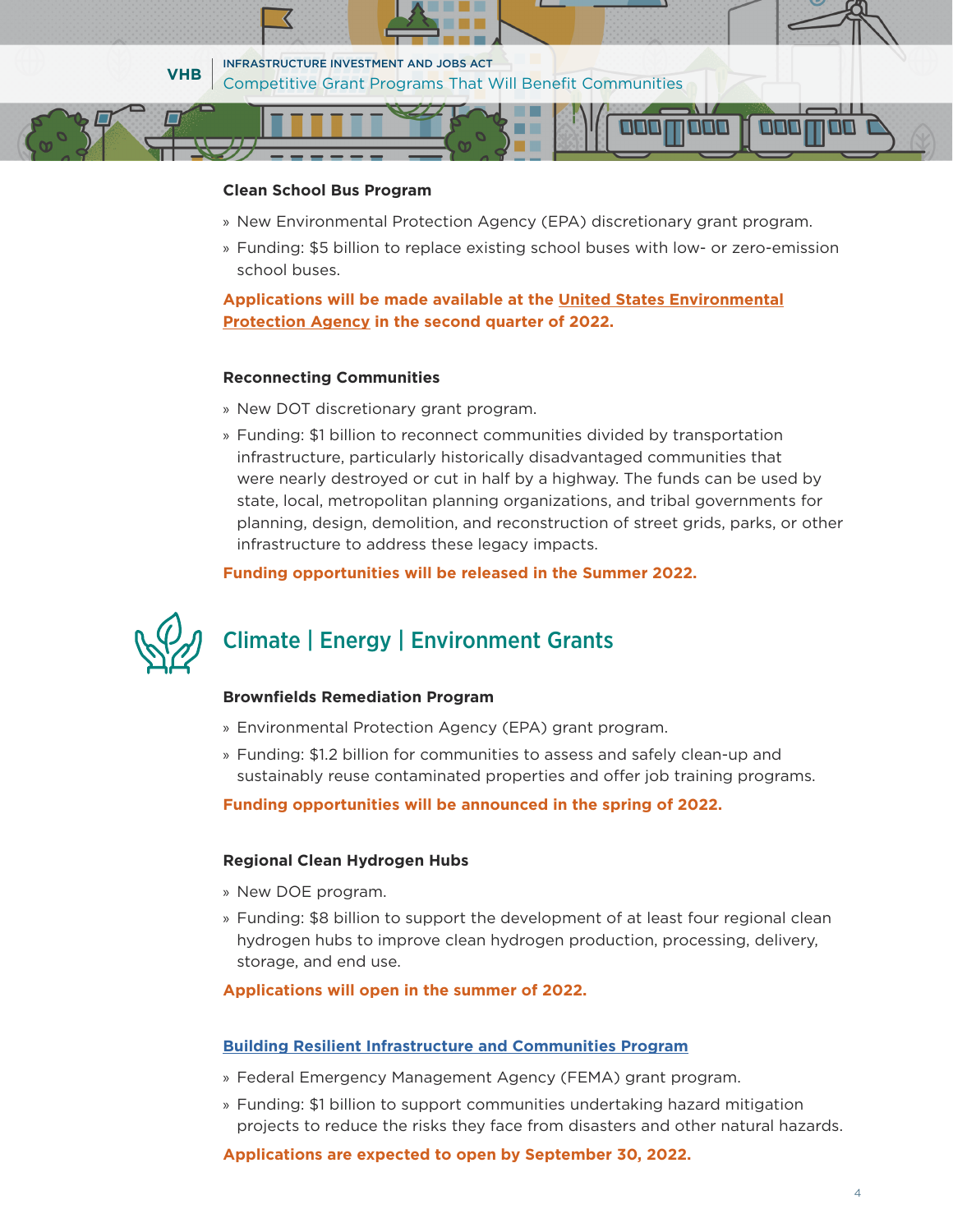#### [Flood Mitigation Assistance \(FMA\) Grant](https://www.fema.gov/grants/mitigation/floods)

- » FEMA grant program.
- » Funding: \$3.5 billion for projects that reduce or eliminate the risk of repetitive flood damage to buildings insured by the **[National Flood Insurance Program](https://urldefense.com/v3/__https:/www.fema.gov/flood-insurance__;!!Bg5easoyC-OII2vlEqY8mTBrtW-N4OJKAQ!Zy9xzVutz01Y5GYONIkAlSFiDt5MNBE_19q-0D5gMB7PVfAp0phcpXfzKfW9PJaxK4tnDwM$)**.

I II I

#### **Applications are expected to open by September 30, 2022.**

#### [Energy Efficiency and Conservation Block Grants \(EECBG\) Program](https://urldefense.com/v3/__https:/www.energy.gov/eere/wipo/energy-efficiency-and-conservation-block-grant-program__;!!Bg5easoyC-OII2vlEqY8mTBrtW-N4OJKAQ!Zy9xzVutz01Y5GYONIkAlSFiDt5MNBE_19q-0D5gMB7PVfAp0phcpXfzKfW9PJaxp_XMaDs$)

- » New Department of Energy (DOE) block grant program.
- » Funding: \$550 million to states, local governments, and tribes for projects that reduce energy use, increase energy efficiency, and cut pollution.

#### **Funding opportunities will be released in the fall of 2022.**

#### **Grants for Energy Efficiency and Renewable Energy Improvements in Schools**

- » New DOE grant program.
- » Funding: \$500 million in funds for local government education agencies and nonprofit partners to make energy efficiency, renewable energy, and clean vehicle upgrades and improvements at public schools.

#### **Applications are expected to be open in the fall of 2022.**

#### **Energy Improvement in Rural or Remote Areas**

- » New DOE grant program.
- » Funding: \$1 billion to entities in rural or remote areas (defined as cities, towns, or unincorporated areas with fewer than 10,000 inhabitants) to increase environmental protection from the impacts of energy use and improve resilience, reliability, safety, and availability of energy.

#### **Applications are expected to be open in the fall of 2022.**

#### **Grants for Energy Efficiency and Resilience Code Adoption**

- » DOE grant program.
- » Funding: \$225 million to state energy agencies, in partnership with local building code agencies, codes and standards developers, utilities, and other entities, to enable sustained, cost-effective implementation of updated building energy codes to save customers money on their energy bills.

#### **Applications are expected to be open in 2022.**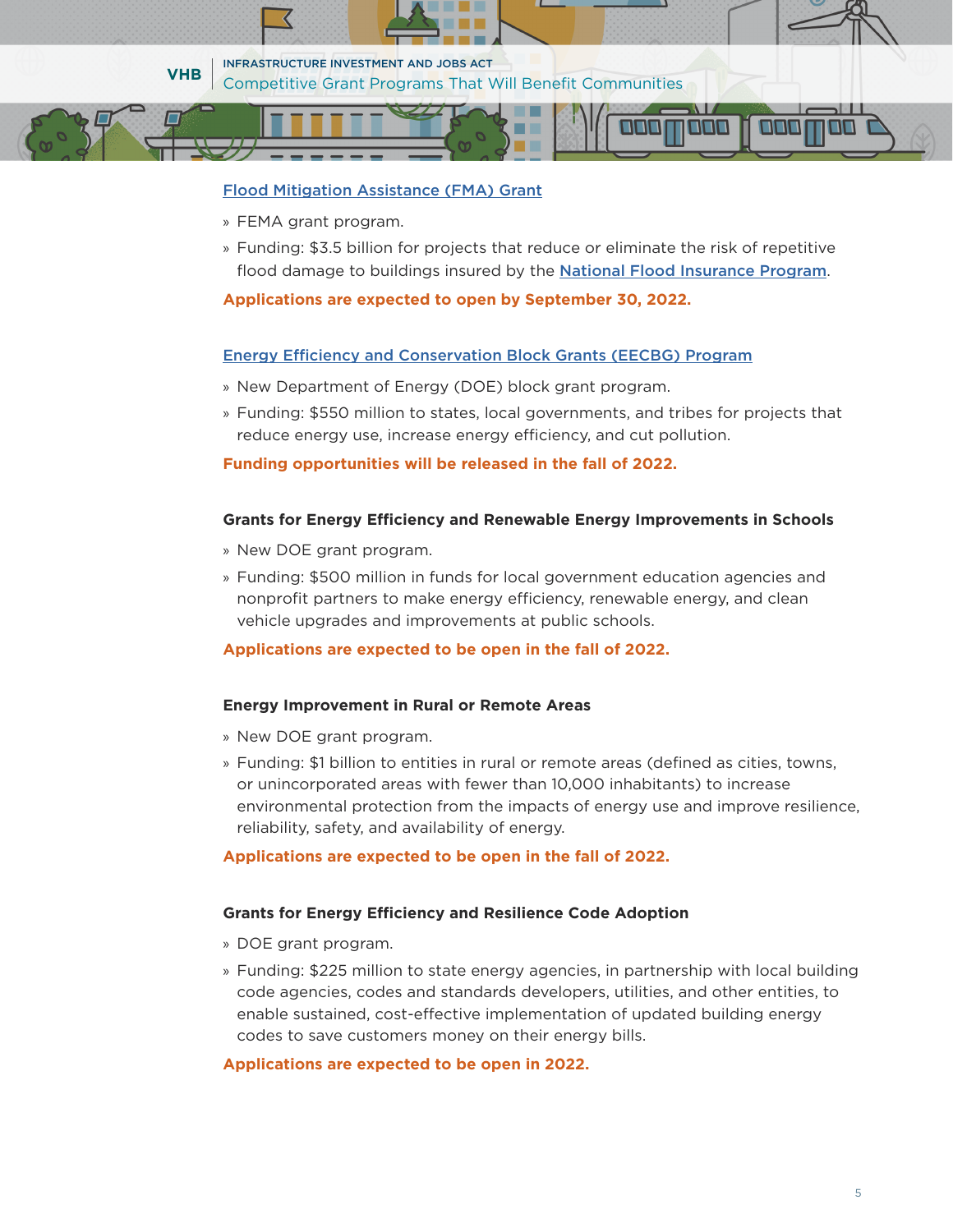

#### **Community Wildfire Defense Grant Program**

- » New U.S. Department of Agriculture (USDA) program.
- » Funding: \$1 billion in grants to communities at risk from wildfire to develop or revise their community wildfire protection plans and carry out projects described within those plans. It will include a mix of formula and competitive funds.

#### **Applications are expected to open in the first quarter of 2023.**



## Broadband, Cyber, and Other Programs

#### **[Emergency Watershed Protection Program](https://urldefense.com/v3/__https:/www.nrcs.usda.gov/wps/portal/nrcs/main/national/programs/landscape/ewpp/__;!!Bg5easoyC-OII2vlEqY8mTBrtW-N4OJKAQ!Zy9xzVutz01Y5GYONIkAlSFiDt5MNBE_19q-0D5gMB7PVfAp0phcpXfzKfW9PJaxsa5teps$)**

- » USDA program.
- » Funding: \$300 million in technical and financial assistance to project sponsors for the design and construction of measures to help repair damages from a recent disaster. The program helps local communities relieve threats to life and property caused by floods, fires, windstorms, and other natural disasters that impair a watershed.

#### **Applications opened in February 2022.**

#### **Water & Groundwater Storage and Conveyance**

- » Department of Interior program.
- » Funding: \$1 billion for water storage projects with capacity between 2,000 and 30,000 acre-feet as well as projects to transport water to or from surface water or groundwater storage.

#### **Applications will open in the spring of 2022.**

#### **Middle Mile Grants Program**

- » New program at the Department of Commerce.
- » Funding: \$1 billion in grants for the construction, improvement, or acquisition of middle mile broadband infrastructure.

**Applications are expected to open in the second quarter of 2022.**

#### **[ReConnect Program](https://urldefense.com/v3/__https:/www.usda.gov/reconnect__;!!Bg5easoyC-OII2vlEqY8mTBrtW-N4OJKAQ!Zy9xzVutz01Y5GYONIkAlSFiDt5MNBE_19q-0D5gMB7PVfAp0phcpXfzKfW9PJax2tx0L0I$)**

- » USDA program.
- » Funding: \$2 billion in loans and grants for projects that provide broadband in rural areas.

**Applications are expected to open in the third quarter of 2022.**